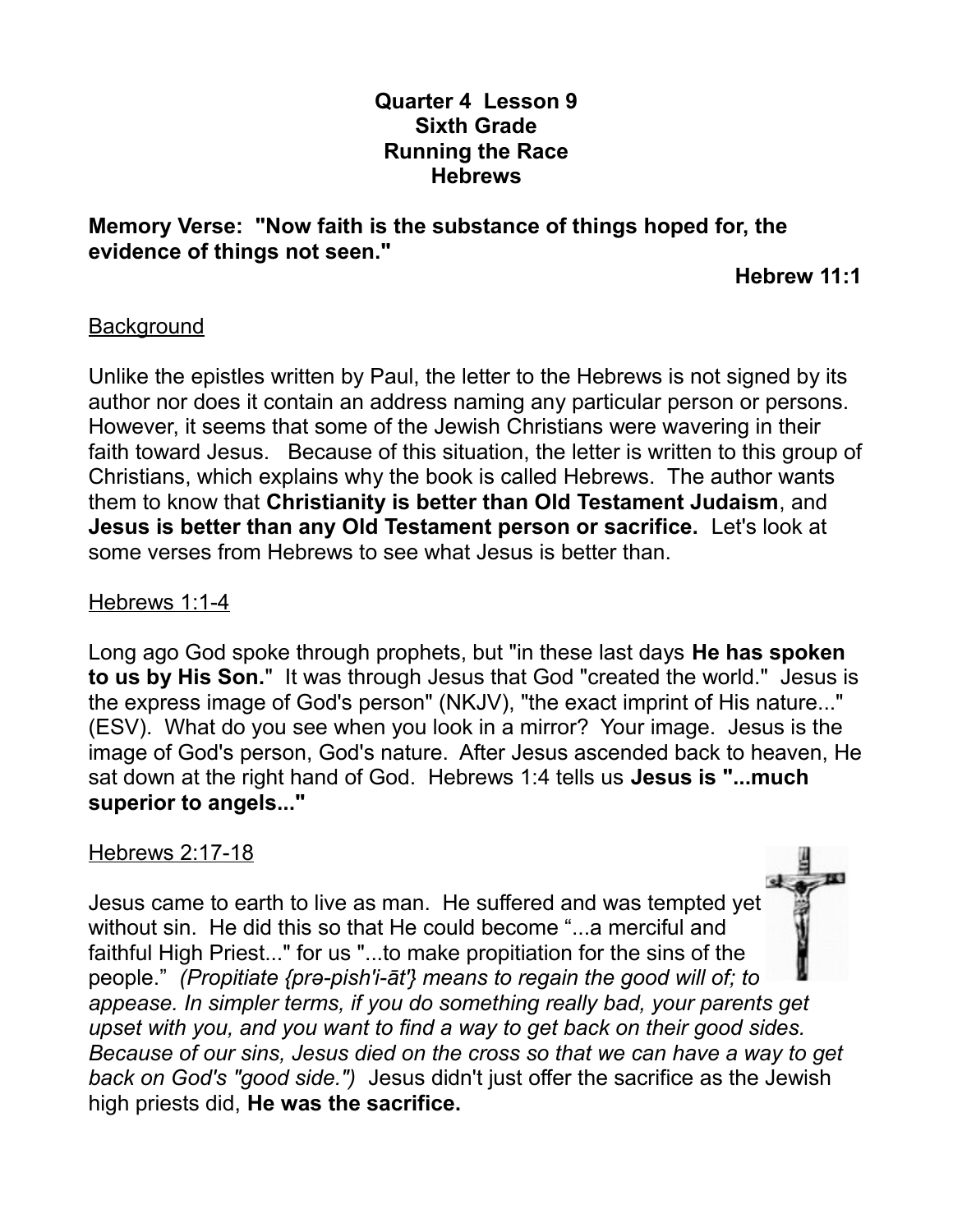## Hebrews 3:12-14 Hebrews 3:12-14

In these verses the writer warns the Jewish Christians not to be deceived by sin In these verses the writer warns the Jewish Christians not to be deceived by sin and unbelief lest they fall away from God. ARE PEOPLE DECEIVED BY SIN and unbelief lest they fall away from God. ARE PEOPLE DECEIVED BY SIN<br>TODAY? HOW? DOES THIS EVER CAUSE THEM TO FALL AWAY FROM TODAY? HOW? DOES THIS EVER CAUSE THEM TO FALL AWAY FROM GOD?

Hebrews 4:12-16

As you read these verses, look at the things we learn about God:

- **His Word** "...is **living** and **powerful**, sharper than any two-edged sword..."
	- **His word knows** "...the **thoughts** and **intentions of the heart**." That explains why God gives us specific commands on how to combat temptation.
		- **.** "..**.no creature is hidden from His sight**..."

In other words, God's Word is alive! It is powerful! God knows what we are thinking and the condition of our hearts. He knows our every action. We cannot hide from God!

The Bible tells us that Jesus is our High Priest and that He was tempted in the same ways we are, yet He never sinned. Because Jesus lived as man, He understands our weaknesses. **Jesus is "...holy, innocent, unstained, ...exalted above** *(higher than)* **the heavens**. Because of His sacrifice, we can receive mercy and grace. Hebrews 7:22 tells us that Jesus guarantees "...a better covenant." Hebrews 8:6 adds that **He is better than the old covenant**. **netword these verses, look at the things we learn about**<br> **helpews 4:12-16**<br>
As you read these verses, look at the things we learn about<br> **netword** "...is the grand powerful, sharper than any<br> **news** and knows "...the th

## Hebrews 9:11-12

These verses re-emphasize that Jesus is the greater and perfect High Priest. He is a **better sacrifice than** that of **animals**.

# Hebrews 10:19-25

These verses reminded the Jewish Christians to "...hold fast the confession of our hope without wavering,..." They were to remember their confession of **Jesus** as **God's Son** and to **never doubt it** nor let temptaion pull them away. The writer says, "...**stir up one another to love and good works, not**